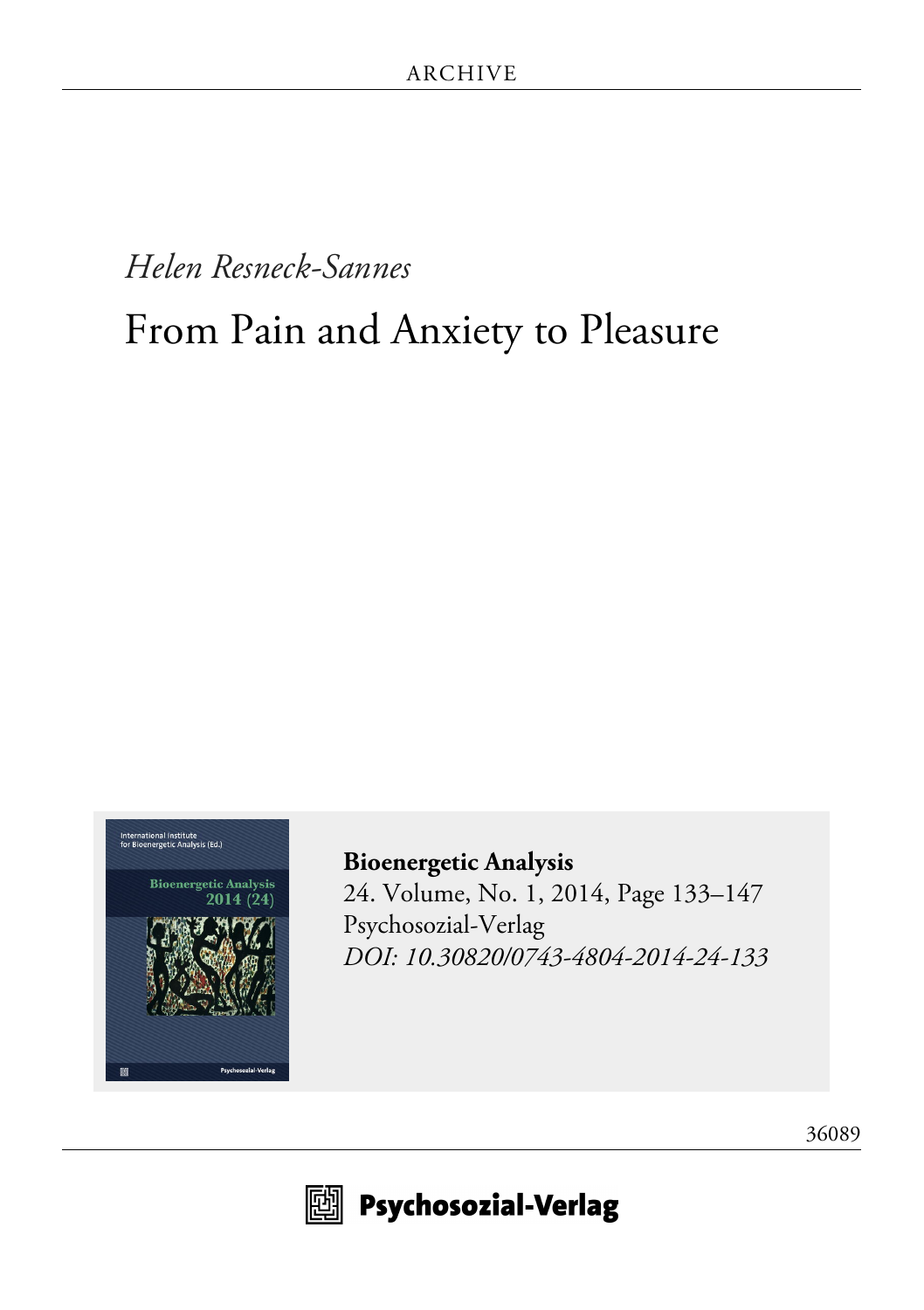Submissions for consideration for the next volume of *Bioenergetic Analysis* must be sent to the editor (vincentiaschroeter@gmail.com) between June 1<sup>st</sup> and September 1<sup>st</sup>, 2014.

Bibliographic information of Die Deutsche Nationalbibliothek (The German Library) The Deutsche Nationalbibliothek lists this publication in the Deutsche Nationalbibliografie; detailed bibliographic data are available at http://dnb.d-nb.de.

2014 Psychosozial-Verlag GmbH & Co. KG, Gießen, Germany info@psychosozial-verlag.de www.psychosozial-verlag.de



This work is licensed under the Creative Commons Attribution-NonCommercial-NoDerivatives 4.0 International License (CC BY-NC-ND 4.0). This license allows private use and unmodified distribution, but prohibits editing and commercial use (further information can be found at: https://creativecommons.org/licenses/by-nc-nd/4.0/). The terms of the Creative Commons licence only apply to the original material. The reuse of material from other sources (marked with a reference) such as charts, illustrations, photos and text extracts may require further permission for use from the respective copyrights holder.

Cover design & layout based on drafts by Hanspeter Ludwig, Wetzlar

https://doi.org/10.30820/0743-4804-2014-24 ISBN (PDF-E-Book) 978-3-8379-6799-9 ISBN (Print) 978-3-8379-2372-8 ISSN (Online) 2747-8882 · ISSN (Print) 0743-4804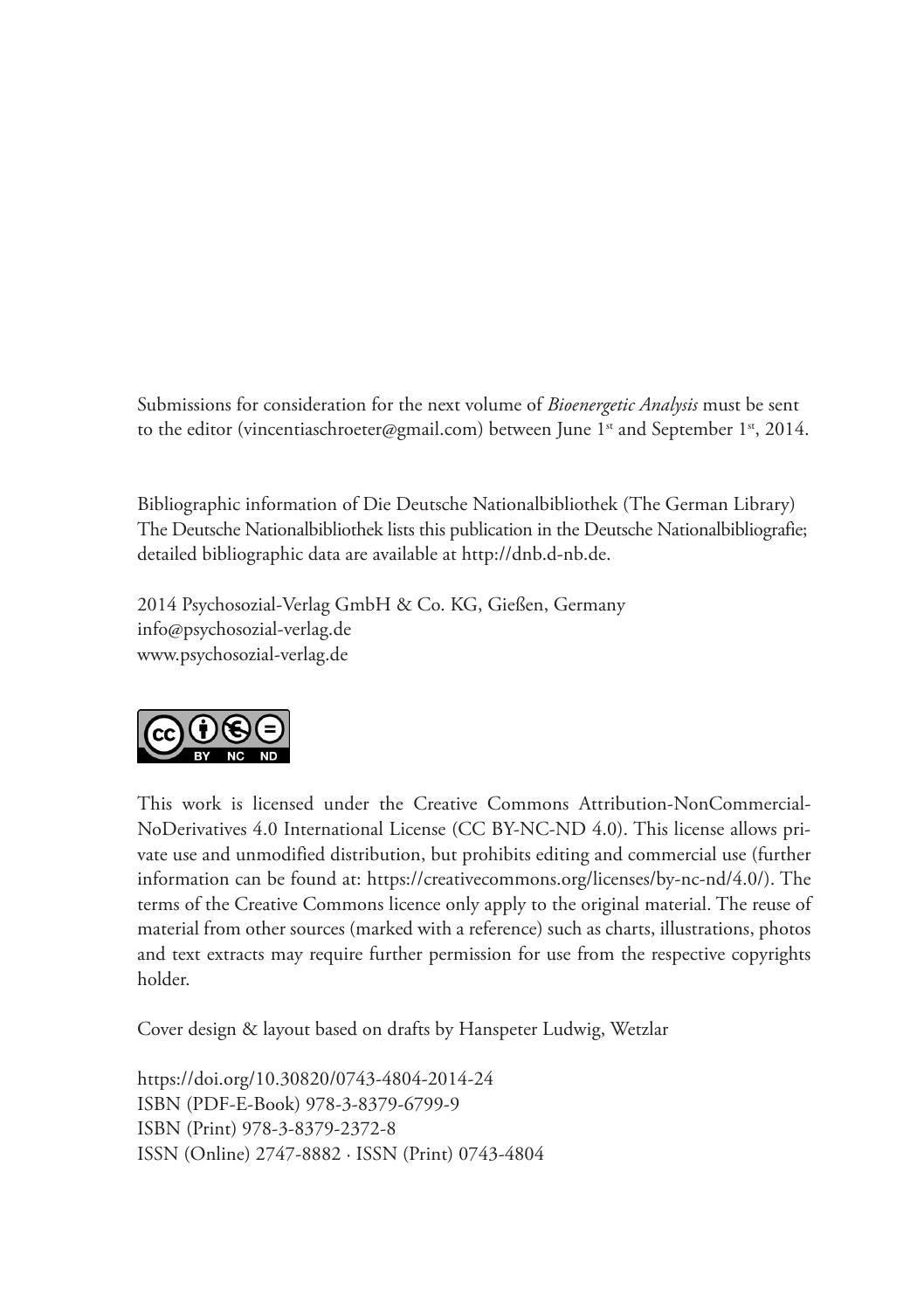# From Pain and Anxiety to Pleasure

*Helen Resneck-Sannes*

# **Abstracts**

# **English**

Two definitions of chronic pain are presented and their effects on sufferers are described. One definition is of pain that is persistent even after the original insult is gone. How this type of pain affects the brain is discussed and its relationship to anxiety, post traumatic stress and other psychiatric disorders is explicated. Factors that modulate the experience of pain are presented as well as a specific somatic exercise for relieving pain.

*Key words:* definitions of chronic pain, prevalence, neurological processes, anxiety and PTSD, modulating pain, bioenergetic exercise for pain

# **Von Schmerz und Angst zu Freude (German)**

Zwei Definitionen von chronischem Schmerz werden dargestellt und ihre Auswirkungen auf die Leidtragenden. Eine Definition betrifft einen Schmerz, der andauert, selbst wenn die ursprüngliche Verletzung vorbei ist. Wie diese Art Schmerz das Gehirn beeinflusst, wird diskutiert, und ihre Verbindung zu Angst, Posttraumatischem Stress und anderen psychiatrischen Störungen wird erläutert. Faktoren, die das Empfinden von Schmerz verändern, werden aufgezeigt, sowie eine besondere körperliche Übung, um den Schmerz zu lindern.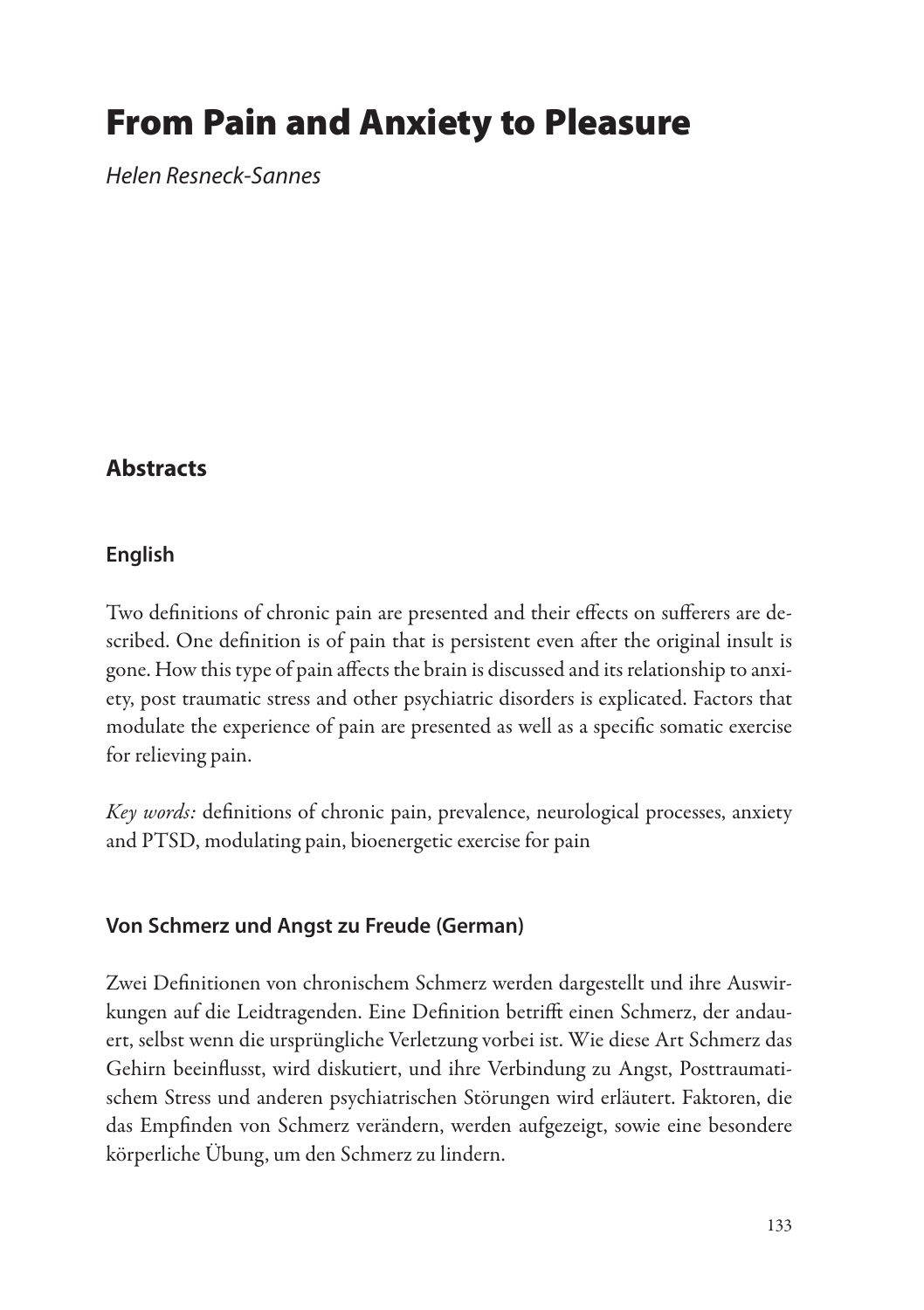# **Questions de douleur (French)**

Cet article présente deux formes de douleur chronique et décrit les effets de cellesci sur les personnes qui en souffrent. L'une d'elle est celle de la douleur qui persiste après une atteinte (trauma, blessure, opération etc …) d'origine. L'article développe ce que ce type de douleur produit sur le cerveau, et explique les liens de celle-ci avec l'anxiété, les troubles post-traumatiques et d'autres problèmes psychiatriques.

Il présente aussi les facteurs qui peuvent avoir une influence sur l'expérience de la douleur, ainsi que des exercices corporels spécifiques qui peuvent soulager cette douleur.

# **Dolor (Spanish)**

Se presentan dos definiciones del dolor crónico y se describen sus efectos en los pacientes. Una definición del dolor se plantea como persistente incluso después de que el insulto original haya desaparecido. Explica cómo este tipo de dolor afecta al cerebro, así como su relación con la ansiedad, estrés postraumático y otros trastornos psiquiátricos. También se plantean los factores que modulan la experiencia del dolor, así como un ejercicio somático específico para aliviarlo.

#### **Il dolore (Italian)**

Sono presentate due definizioni di dolore cronico e descritti i suoi effetti sui malati. Una definizione riguarda il dolore che persiste anche dopo che l'insulto originale è passato. È discusso come questo tipo di dolore colpisca il cervello e viene spiegata la sua relazione con l'ansia, lo stress post traumatico e altri disturbi psichiatrici. Vengono presentati dei fattori che modulano l'esperienza del dolore e un esercizio corporeo specifico per alleviarlo.

#### **Dor (Portuguese)**

Duas definições de dor crônica são apresentadas. Uma definição é da dor que persiste mesmo depois que a causa original deixa de existir. Discute-se como este tipo de dor afeta o cérebro, e sua relação com ansiedade, stress pós traumático e outras desordens psiquiátricas é explicada. Fatores que modulam a experiência de dor são apresentados, assim como um exercício somático específico para aliviar a dor.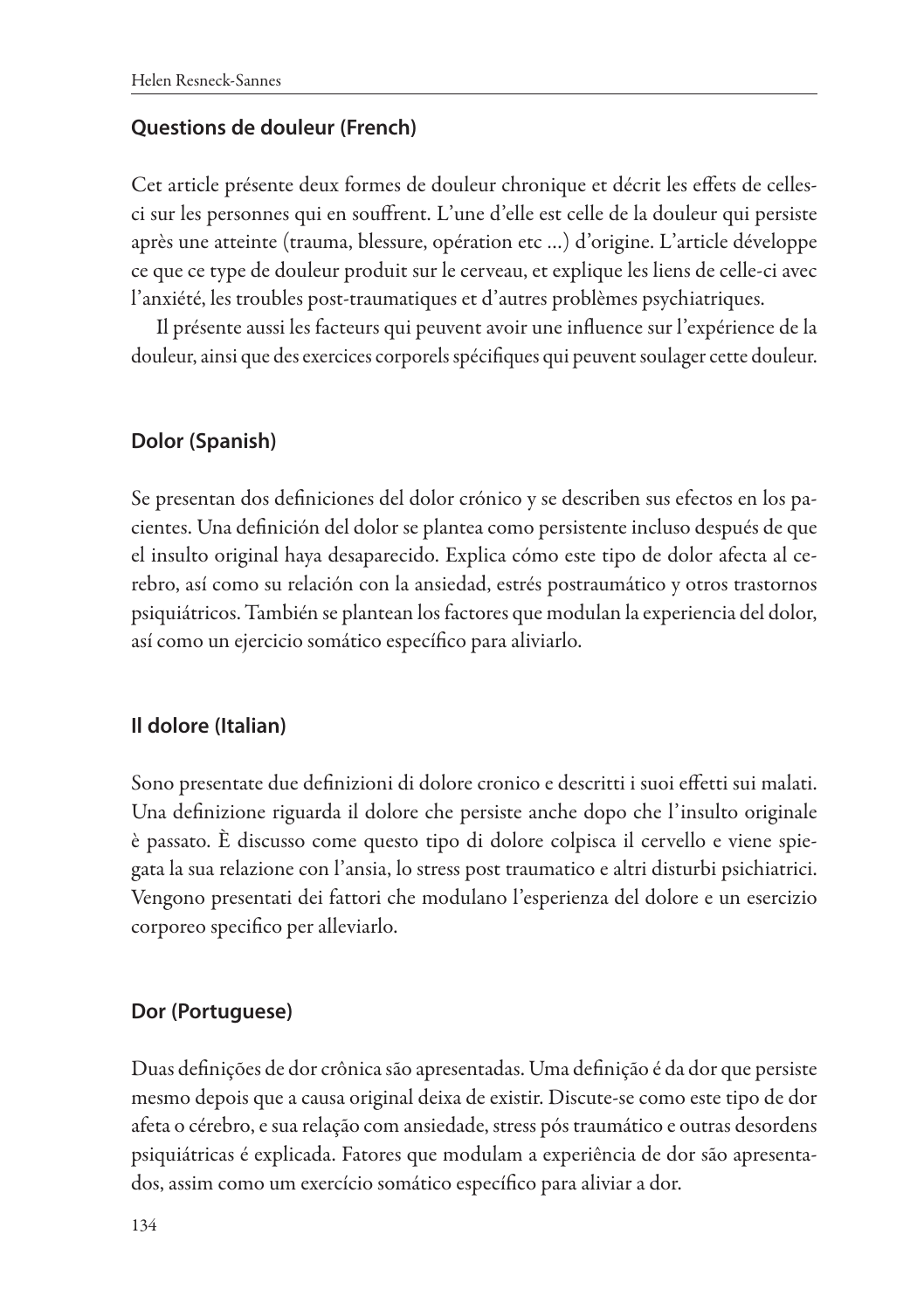# **Chronic Pain: An Epidemic**

Serious, chronic pain affects at least 116 million Americans each year, and many of them are inadequately treated by the health-care system, according to a new report by the Institute of Medicine. American Academy of Pain Medicine reports that more than 1.5 billion people worldwide suffer from chronic pain and that approximately 3–4.5% of the global population suffers from neuropathic pain, with incidence rate increasing in complementary to age. (Global Industry Analysts Inc. Report, 2011) Pain affects more Americans than diabetes, heart disease and cancer combined. The chart below depicts the number of chronic pain sufferers compared to other major health conditions.

| Condition                                                             | <b>Number of Sufferers</b>                                         | Source                                                       |
|-----------------------------------------------------------------------|--------------------------------------------------------------------|--------------------------------------------------------------|
| Chronic Pain                                                          | 100 million Americans                                              | Institute of Medicine<br>of The National<br>Academies (2011) |
| <b>Diabetes</b>                                                       | 25.8 million Americans<br>(diagnosed and<br>estimated undiagnosed) | American Diabetes<br>Association (2011)                      |
| Coronary Heart Dis-<br>ease (heart attack<br>and chestpain)<br>Stroke | 16.3 million Americans<br>7.0 million Americans                    | American Heart<br>Association (2011)                         |
| Cancer                                                                | 11.9 million Americans                                             | American Cancer<br>Society (2006)                            |

*Report from the American Academy of Pain Medicine (2013)*

That said, I would like to explain to you my interest in this topic. It was generated after a recent visit to my spinal surgeon. As I checked in, I was greeted with: "It has been a long time since we have seen you." I replied: "It seems much too soon to me." Four years ago I had a one level fusion for a condition called spondylisthesis. This is a genetic condition characterized by having a small area for the spinal cord. As we age, we tend to have bone build up along the spinal canal, which pushes the discs out against the nerves. To make more room for the spinal cord, a portion of the vertebral bone called the laminais removed. However, without the extra support the spine can become unstable and fall against itself blocking the exit for the nerves, spondylisthesis. I am the seventh person in my family on my father's side to have been diagnosed with this condition, and the sixth person to have surgery. Only my younger brother has escaped needing surgery. The difference I have been told is that he doesn't have a job that requires sitting. I waited for three years after the laminectomy, which was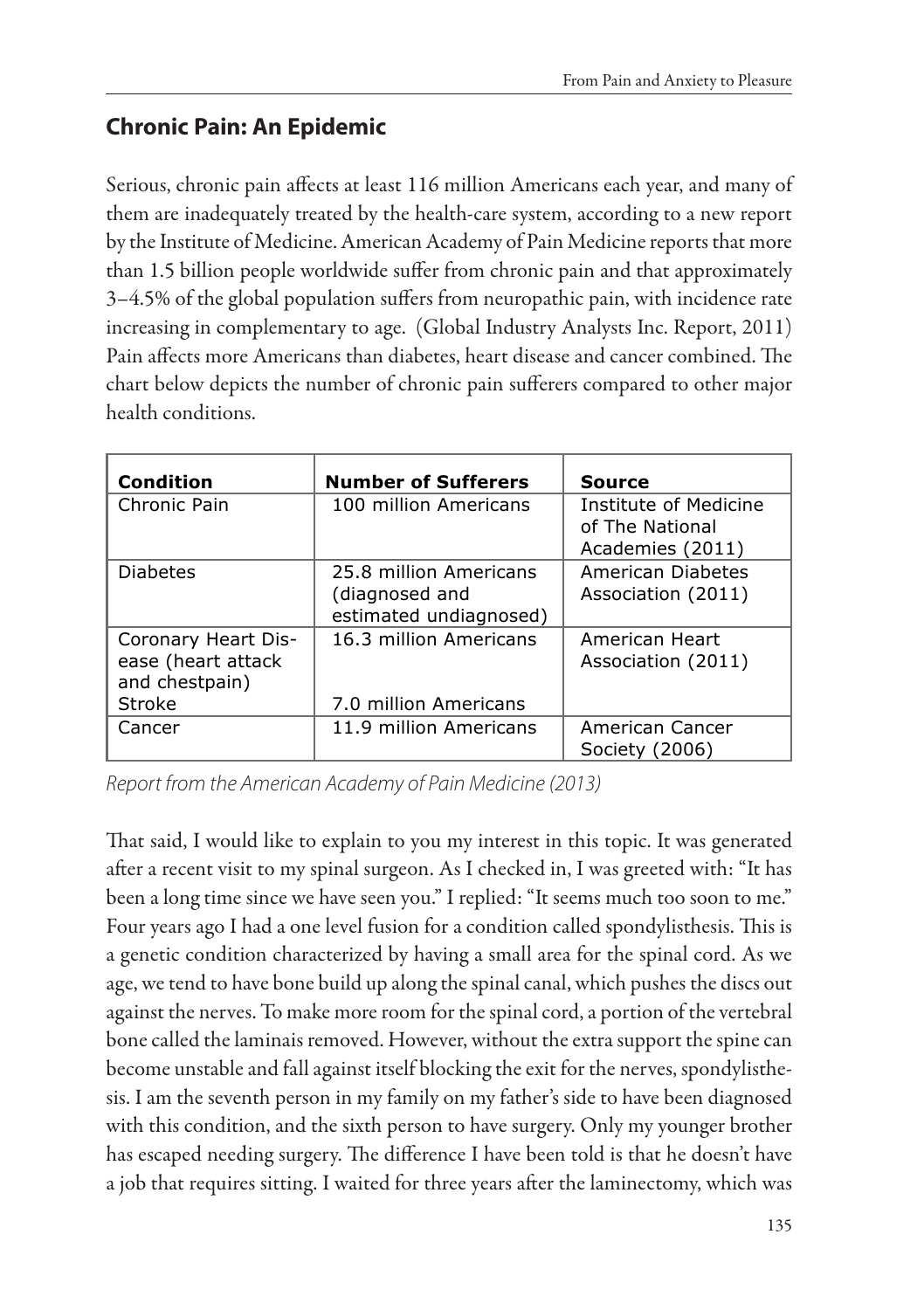unsuccessful to have a second surgery, which was a fusion. The first one had left me unable to walk and with scar tissue, which tethered my spinal cord at the base of my spine. With a series of spinal epidurals and working with myself, I was able to resume life, although restricted. I had 13 epidurals, many more than is recommended; and after three years had reached the point where I couldn't sit, walk, stand, and lying in bed was producing even more pain. Before the second surgery, I was told I had a 25% chance of being better or worse, but I decided to go ahead and have the second surgery, as I had nothing more to lose. All I wanted was to be able to drive to a restaurant and meet a friend for lunch or dinner. I came out of that surgery with chronic pain but could go on 12 mile hikes up and down mountains, stand, shop, and go out to dinner. Sitting was still iffy and many times I was told I should think about retiring. But I found a good chair for my office, and after two years of healing from the second surgery, I felt pretty good. Then, about six months ago I began to have sharp back pain with walking. Back pain has been a chronic ache, since the first surgery, but most of the pain has been from the spine landing on a nerve and sending pain down my leg. Now, I was not only having trouble with lying down and sitting, but walking was becoming painful again. I had been told that I would probably need more surgery, but I was hoping to avoid it as long as possible.

This time when filling out the pain questionnaire that one always fills out when checking in with a spinal facility, I became aware that I had more pain than many of my chronic pain patients. I began to wonder what causes people to respond to pain differently?

So, I decided to come out of the closet and give a workshop on chronic pain, which has resulted in me writing this paper. "Coming out" is a term borrowed from the sexual orientation movement. I saw myself in a similar place as first I had to admit to myself, the degree and breadth of my pain and how much it was inhibiting my life. I also am aware that by admitting my pain it increases the awareness of my disability, which as we will see later increases the perception of pain. Also, by talking about my pain I am exposing myself as a chronic pain person; and thus am risking receiving hurtful comments from people, which believe me happens a great deal to be people in pain. But, by taking this risk, I am hoping that the information presented here is helpful to both you and your clients dealing with pain.

# **Pain and Sleep**

Patients suffering from chronic pain often find that their problems are compounded by the additional difficulties that come with insomnia and sleeping disorders. Of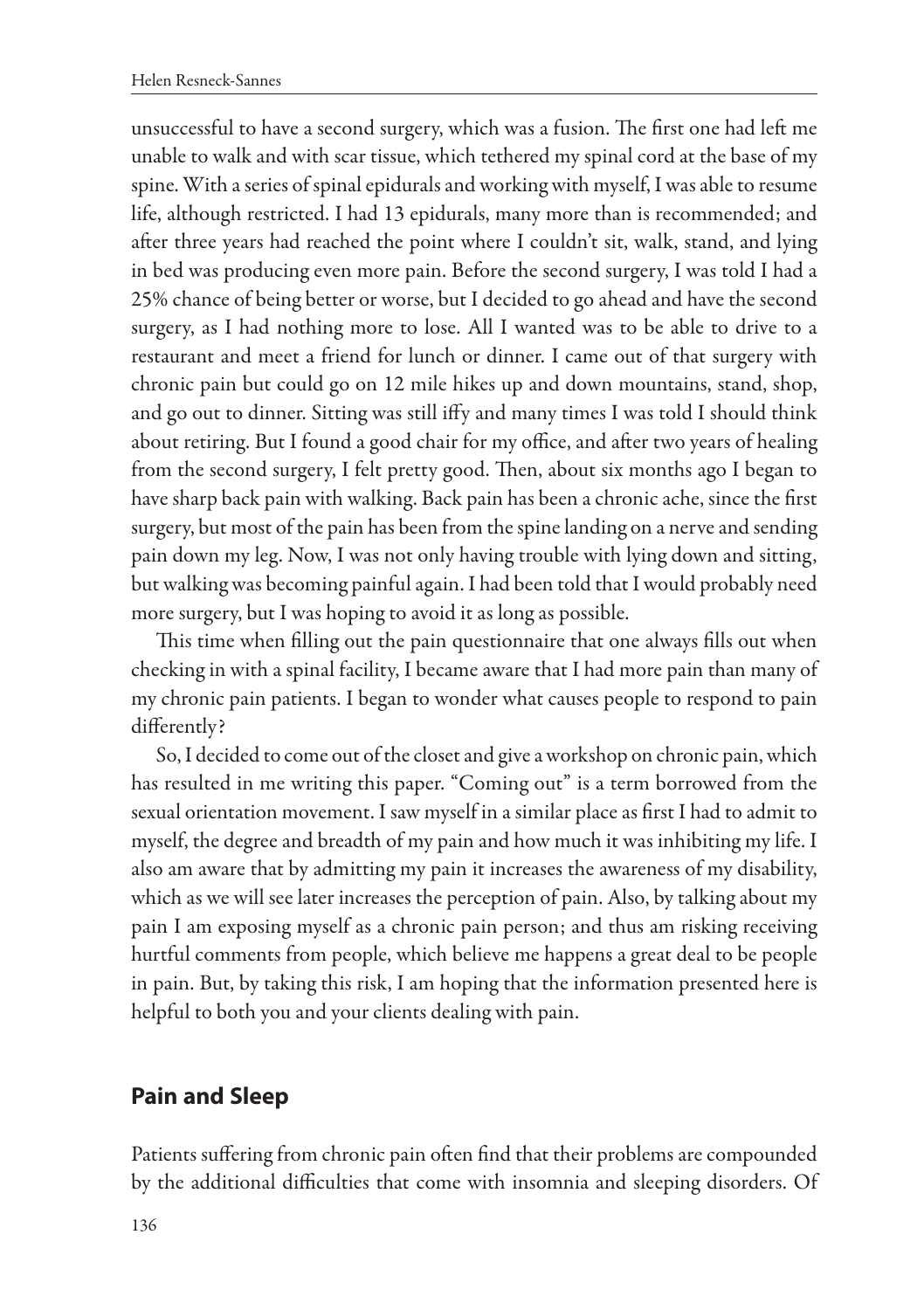those who report experiencing chronic pain (about 15% of the general U. S. population and 50% of the elderly), approximately 65% report having sleep disorders, such as disrupted or non-restorative sleep. (Lavigne and Choiniere, 2007)

In a recent study, it was found that approximately two-thirds of patients with chronic back pain suffered from sleep disorders. Research has demonstrated that disrupted sleep will, in turn, exacerbate the chronic back pain problem. Thus, a vicious cycle develops in which the back pain disrupts one's sleep, and difficulty sleeping makes the pain worse, which in turn makes sleeping more difficult. (Deardorff, 2006)

One continual comment I hear from people is that I need to sit down and rest. However, the most common condition which will cause me to what I term as hitting the wall" with my pain and need to start taking drugs are the following: I am sitting too long because I am enjoying the social time and don't want to have to stop the dinner party and the good time by leaving. Then, at night when I lie down, the nerve that has been compromised by sitting is further exacerbated by lying in a position that irritates it, which for me may be as simple as lying on my side. My calf muscle seizes, waking me from sleep. I need to get up and begin walking. If it is after 5:00 am, I go to the gym and get on an elliptical trainer and can get myself out of pain. Sometimes, I walk the halls, waiting to see if it will subside. But there are times, when the pain has been disturbing my sleep for several days, and I am so tired that I just want to lie down and rest, but lying down or sitting triggers more pain. Finally, I give in and take drugs and rest. Then, after lying around all day, I am gratefully nudged by husband to get up, get out of my pajamas and start moving again. As the acute pain subsides, I am filled with relief and gratitude that I can resume my life. So, as you can see although rest is needed, lying down and sitting can exacerbate the condition.

And pain is the imperious third party who dictates the terms of our relationships. I have lost three close friends and often find myself isolated. I can't sit, so it is at a cost for me to go out to a lengthy dinner, or a long play, or a movie, or to drive to visit a friend 21/2 hours away. In successful marital relationships most issues have to be able to be negotiated. I really didn't have many demands on my partner about how or where we spent our leisure time. Now, my back issues dictate how much we do physically and how we are able to travel. I have worked with many clients and the healthy partner accuses the one who is suffering from pain of being too controlling and self-centered. I have been able from my own experience to explain how controlled the partner herself feels by her own physical limitations. She too misses the spontaneous physical and easy connections and is grieving the loss. One of my clients was lamenting that he could no longer go off hiking or on lengthy raft trips. He knows that I was an avid athlete, back packer, and traveled to distant and primitive regions of the world. I answered that I too miss those things especially being way back in the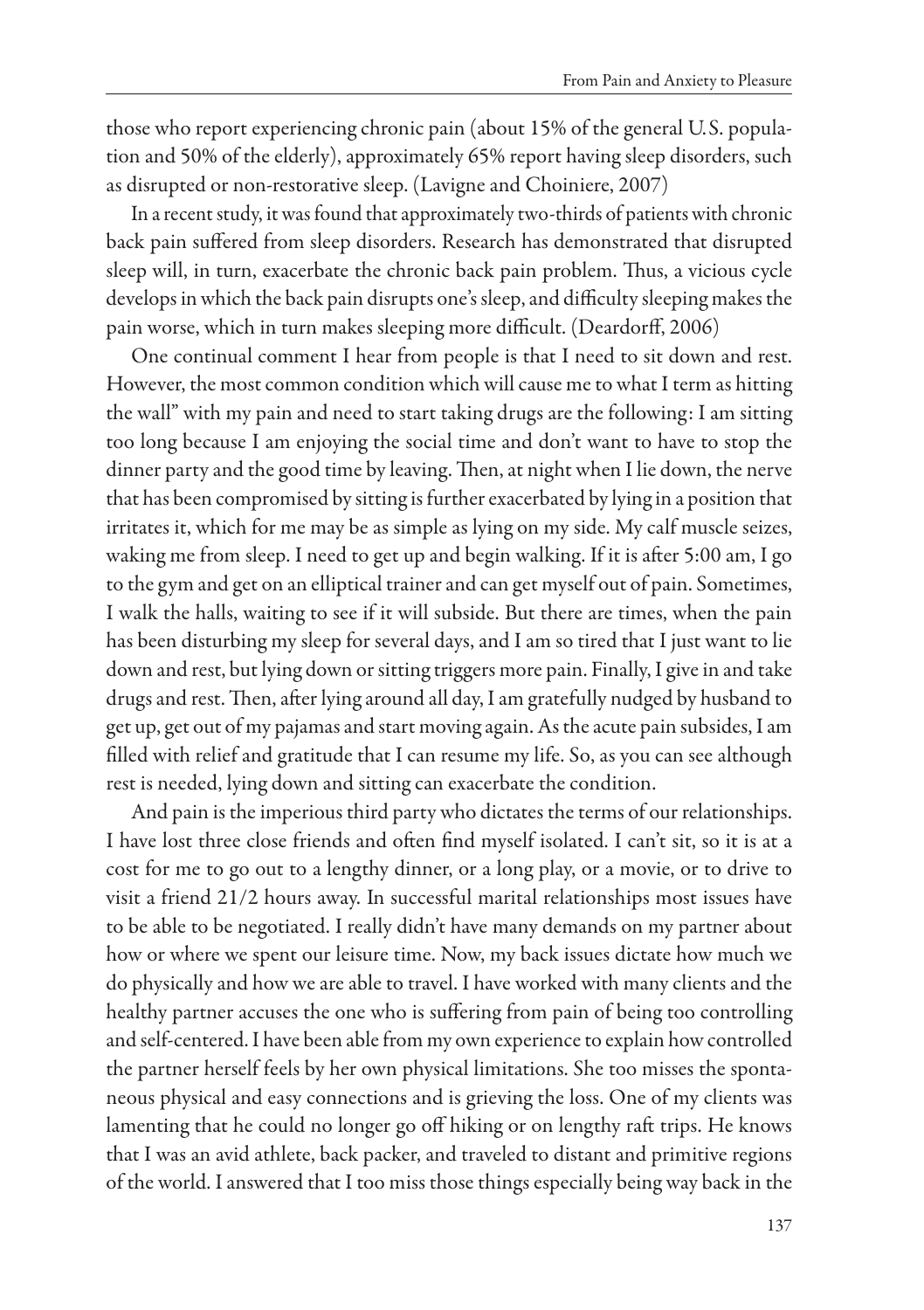heights of the Sierra mountains, but I'm glad I did all I could when I could. If I had waited, I never would have had those experiences.

# **Definitions of Chronic Pain**

One definition of chronic pain is that it is pain that lingers even after the original assault is no longer present. Another definition of chronic pain is that it is pain that is ongoing. It's nature is to wax and wane, so that sometimes it is so intense that it interferes with and even prevents activities of daily living: sleeping, sitting, preparing food, and walking. Other times it is a low hum, like a steady ache that can be tuned out especially with an interesting distraction; and with much gratitude, there are times when it is not present at all.

In trying to understand the first definition of pain, that it is pain that lingers even after the original assault is no longer present, scientists have found that the perception of pain involves far more than mere sensation. The affective and evaluative components of pain are often as important as the production and transmission of the pain signal. Brain scan studies show for the first time how chronic pain emerges as a result of an emotional response to an injury.

Apakarian (2013) says: "The injury itself is not enough to explain the ongoing pain. It has to do with the injury combined with the state of the brain." The emotional state of the brain can explain why different individuals do not respond the same way to similar injuries. Some recover fully while others remain in constant pain. Emotions may determine why some people are more likely to suffer chronic pain than others.

And other researchers, Hansen and Streltzer (2005) have found, emotional aspects are most prominent in chronic pain patients. It is no surprise then that insecure attachment leads to a higher level of anxiety and therefore a greater response to pain signals. (Meredith, Ownsworth and Strong, 2007) Overall, some psychiatric morbidity is present in up to 67% of chronic pain patients. (Scarry, 1985) Personality disorders have been found in 31% to 59% of chronic pain patients. (Charmaz, 1983)

Apakarian views pain as merely a signal in the body until it reaches the emotional brain, where brain scan studies have shown for the first time how chronic pain emerges as a result of an emotional response to an injury. Pain is registered in the body mind and handled in the same way as emotion, both of which result in elevated activity in the insula, a structure found deep inside the brain. The limbic system, where emotions are processed, modulates the amount of pain experienced for a given noxious stimulus. The emotional response to pain involves two areas of the brain within the limbic system anterior cingulate gyrus and the right ventral prefrontal cortex. These two areas respond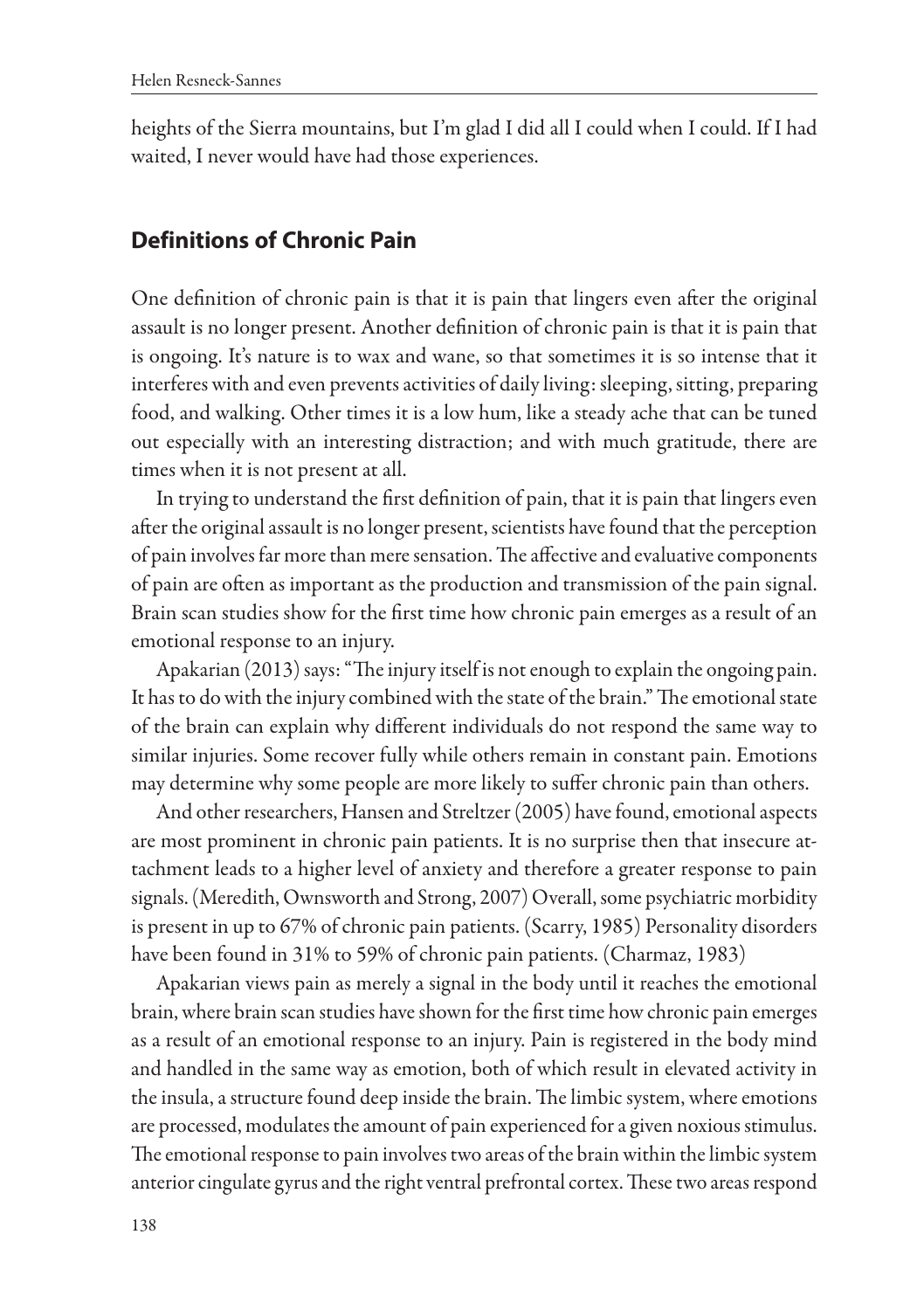to both to social rejection and physical pain. (Eisenberg and Lieberman, 2004) Once a pain signal is received in these two areas of brain, two other regions of the brain begin to interact: the insula and the nucleus accumbens. If the insula, a structure deep within in the brain is emotionally reactive, then the pain signal is transmitted throughout the brain. The nucleus accumbens teaches the rest of the brain how to evaluate and react to the outside world. It evaluates the signal and registers it as pain. As Apakarian says: "it may use the initial pain signal to teach other parts of the brain to develop chronic pain".

Apkarian and colleagues recruited 39 people with clinically diagnosed subacute or moderate back pain that was persistent and had begun 1 to 4 months earlier. None had a previous history of back pain. The participants underwent assessment at the start of the study and at three more visits over the following year. During these assessments the researchers took fMRI scans of their brains and asked them to rate the level of their pain. By the end of the 12 months, 20 of the participants had recovered, and 19 continued to experience pain, thus meeting the definition of chronic pain. Apkarian and colleagues said there was a much higher level of cross-talk between the insula and the nucleus accumbens brain regions in the participants whose back pain persisted compared to those whose pain subsided. And they could see that this increased communication between the two brain regions was present right at the start of the study. When they did the analysis, they found these early scans had an 85% accuracy in predicting which participants would still be in pain by the end of the 12 months. They suggest that the more emotionally the brain reacts to the initial injury, the greater the chance of the pain becoming chronic.

The nucleus accumbens helps teach the rest of the brain how to evaluate and react to the outside world, said Apkarian, so it could be that it uses the pain signal to teach the rest of the brain to develop chronic pain.

Apakarian has tracked the effects of chronic pain and it's long term effect on the emotional and cognitive processing of the brain, and he sees it as a neurodegenerative disease. He and his colleagues also observed that the brains of the participants who went on to develop chronic pain lost gray matter density, which indicates loss of parts of the brain that are important for communication between brain cells, such as synapses that link brain cells, brain cells themselves and glial cells, that support brain cells. In other words, chronic pain degenerates the brain. So, even though the original pain-causing event is no longer present, the brain is reacting as if it is still there.

The areas of the brain reacting to chronic pain are the same areas activated in PTSD. Like sufferers of trauma, the original fear inducing event is gone but the body/ mind is responding as if it is still present. The set point of arousal for people suffering from chronic pain and PTSD is very sensitive. Pain sufferers and people suffering from anxiety disorders are reactive to slight variations in emotional arousing events.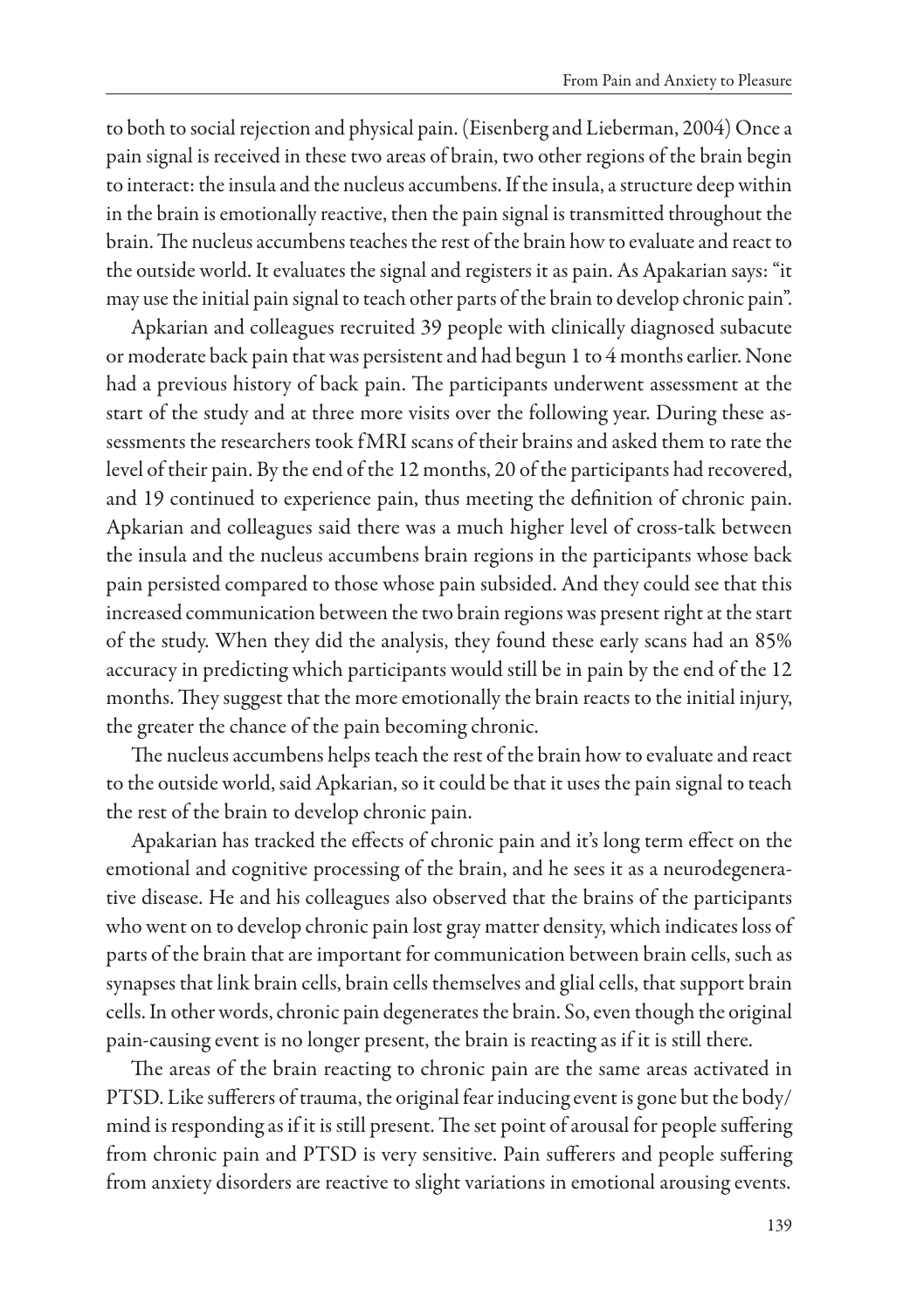Researchers, Chialvo, Baliki, Geha, and Apkarian (2008) have found that in a healthy brain all the regions exist in a state of equilibrium. When one region is active, the others quiet down. But in people with chronic pain, a front region of the cortex mostly associated with emotion never shuts up. The areas that are affected fail to deactivate when they should. They are stuck on full throttle, wearing out neurons and altering their connections to each other.

He also found brain disturbances in chronic pain patients not directly related to the sensation of pain. Chialvo and colleagues used functional magnetic resonance imaging (fMRI) to scan the brains of people with chronic low back pain and a group of pain-free volunteers while both groups were tracking a moving bar on a computer screen. The study showed the pain sufferers performed the task well but at the expense of using their brain differently than the pain-free group. Chialvo (2008) says: When certain parts of the cortex are activated in the pain-free group, some others are deactivated, maintaining a cooperative equilibrium between the regions. This equilibrium also is known as the resting state network of the brain. In the chronic pain group, however, one of the nodes of this network did not quiet down as it did in the pain-free subjects.

This constant firing of neurons in these regions of the brain could cause permanent damage. Chialvo hypothesizes that when neurons fire too much they may change their connections with other neurons and or even die because they can't sustain high activity for so long. If you are a chronic pain patient, you have pain 24 hours a day, seven days a week, every minute of your life. That permanent perception of pain in your brain makes these areas in your brain continuously active. This continuous dysfunction in the equilibrium of the brain can change the wiring forever and could hurt the brain.

Chialvo speculates the subsequent changes in wiring may make it harder for you to make a decision or be in a good mood to get up in the morning. It could be that pain produces depression and the other reported abnormalities because it disturbs the balance of the brain as a whole. It is essential to study new approaches to treat patients not just to control their pain but also to evaluate and prevent the dysfunction that may be generated in the brain by the chronic pain.

#### **Ways to Modulate Pain**

So, what about people like myself who do suffer from ongoing chronic pain, have a known physical cause, but don't identify themselves as pain sufferers. It has been told to me several times by surgeons who have read my MRI that the degree of my disability doesn't predict my capacity to function so well in daily life. And after both surgeries my stay in the hospital was half the expected time and I was told that I re-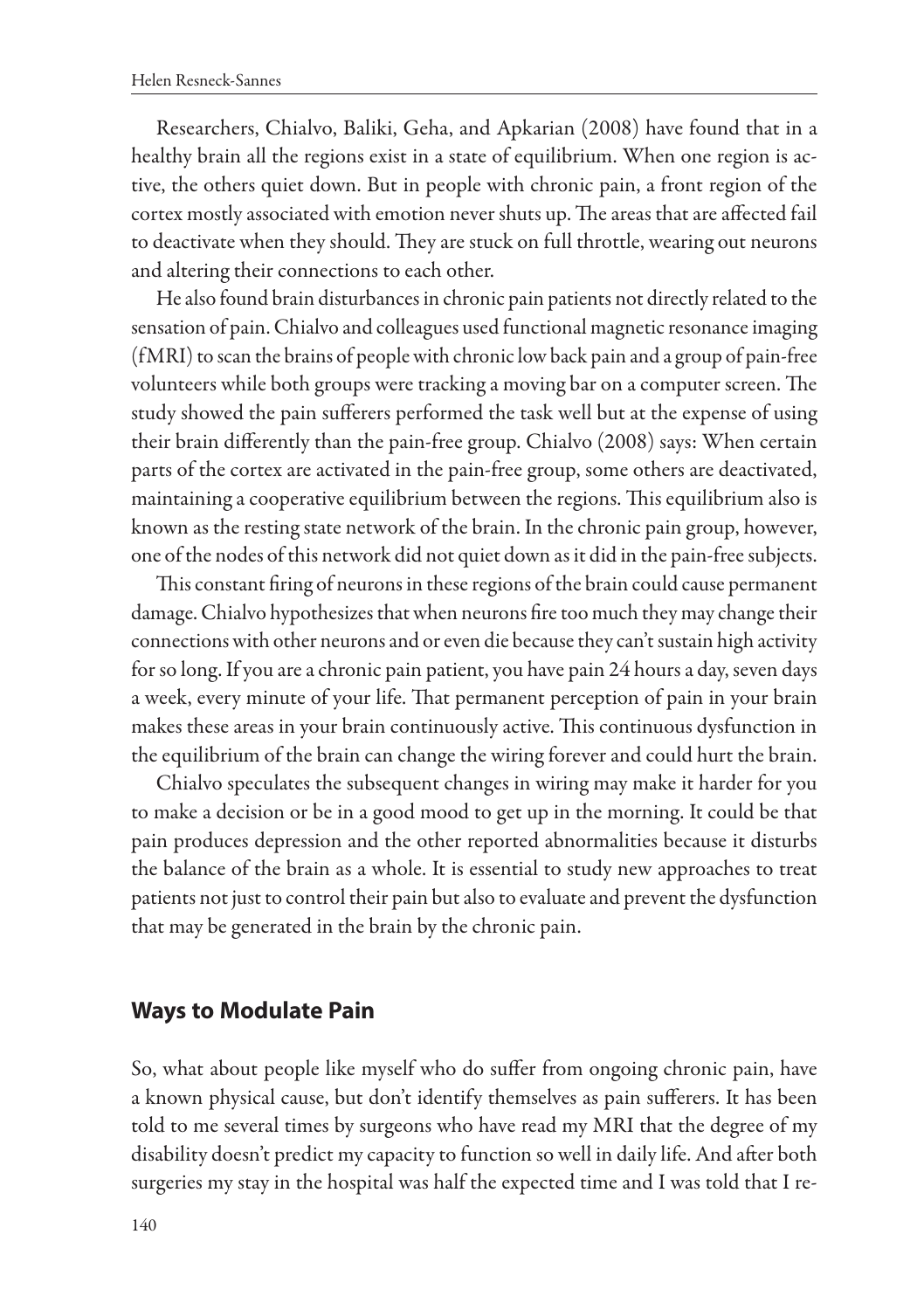quired much less pain medication. So, I became interested in what I was doing that was different. By examining the literature and reviewing my own techniques I am hoping that what I have found might be helpful to others.

However, and this is very important: I do not want to minimize the amount of pain my chronic pain patients experience. Also, when my clients have a documented psychiatric history of anxiety and depression, their medical providers have sometimes either denied or minimized that their pain may be due to an underlying medical issue. Until I had my own experience with nerve pain, I too may have not really heard them and discounted the degree of their suffering and the truth of their medical concerns. Also, the comments by other people in response to people living with ongoing pain are often so insensitive that they border on the inane; and at other times are outright cruel.

One client, who manages pain everyday suffers from severe scoliosis. She has a traumatic history and I know by looking at her back, she must experience a great deal of chronic pain. She rarely complains about it other than not being able to lie on her back for long times and needing to turn on her side. I have a friend with lupus who during her flares has quite a bit of joint pain. She mentions it but rarely complains. I decide to ask myself what do we all have in common that differs from my chronic pain patients. The most obvious answer is that we are very much involved in life, and distraction is one of the best ways to handle chronic pain. Focusing one's attention on pain makes the pain worse. (Eccleston, 1995) Patients who have somatic preoccupation or hypochondriasis are overvigilant about bodily sensations. It has been found that by attending to these sensations, they amplify them to the point of feeling painful. (McCracken, 1997)

Conversely, distracting patients is highly effective in reducing their pain. Cognitive distraction where attention is directed from the right brain (pain) to the left brain also helps modulate pain. Burn patients undergoing treatments or physical therapy experience excruciating pain, even after they have been given opioids. It has been shown that these patients report only a fraction of this pain if they are distracted with a virtual-reality type of video game during the procedure. (Hoffman, Patterson and Carrougher, 2000) I wonder if using the left brain for distraction would be as effective for people suffering from head pain, as It is very difficult to focus on anything when pain emanates from the head.

The response to pain also results in guarding and immobility. This learned response to chronic pain increases muscular tension and prevents healing from occurring to the injured areas. Robert Scaer is an orthopedist and was also a student of Peter Levine. He has documented that ongoing pain after a trauma, with no physical findings is a result of the way trauma has been stored in the body. (Scaer, 2001) The body stays in a holding pattern as a result of the trauma. Releasing the holding patterns, cannot only relieve chronic physical pain, but often can remove it completely.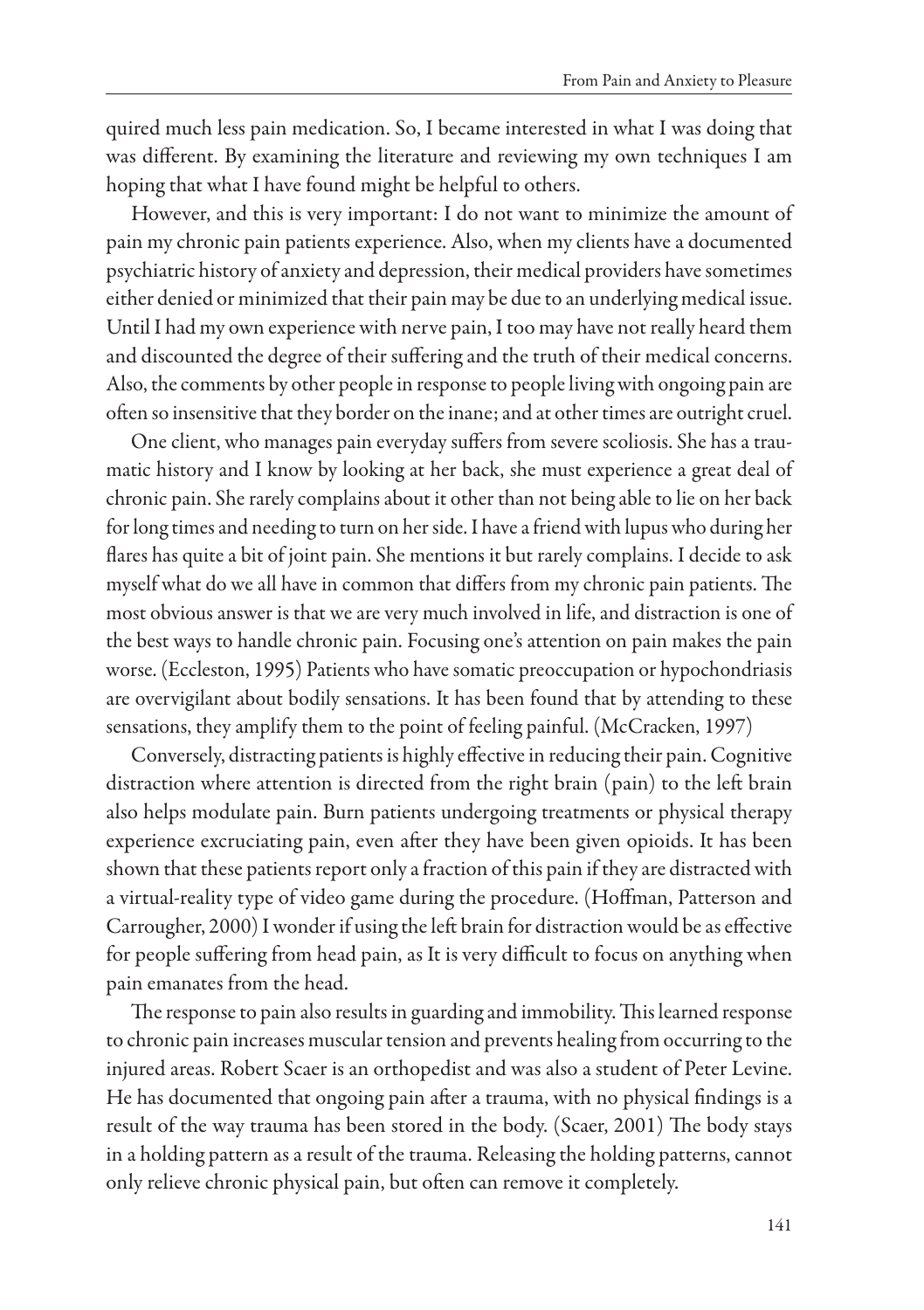I was working with a client once and when she was grounding, I noticed a twist in her upper body. She didn't present as a schizoid character, so the twist didn't match her history. I questioned her regarding any accidents. At first she denied any and then remembered a ski accident she incurred four years, previously. Her shoulder had been injured and she had been using massage, chiropractic adjustments, and acupuncture, which would relieve the pain only to have it return again. After three sessions working with the holding pattern her shoulder was pain free.

Also the same structures in the brain that evaluate whether the input from the outside world is safe are the same structures that are activated in changing our set point for trauma. People with PTSD and generalized anxiety disorders are very much like clients predisposed to chronic pain. Their system is reactive to slight nuances and the goal of good trauma therapy is to calm the system down. Techniques that work with regulating trauma should therefore also be good for modulating chronic pain. My client and my friend have all worked with me in learning bioenergetics and the somatic regulation of trauma, somatic experiencing.

And, another factor that my client, my friend, and I all have in common is that we are attentive to our body and it's signals, not just the signals from pain. So, the pain is a signal that at time requires our attention but the rest of our body/mind can be engaged in more interesting activities, like writing this paper and being with good friends.

As an aside, when I told the other my client and my friend about this topic and how I saw their ability to manage pain as different from some others, they both spontaneously mentioned a friend who was constantly reacting to every nuance of pain signal in their body with alarm. I asked how their friends reacted to other aspects of their life. The answer was that they were also blown down by every slight challenge. They reacted emotionally the same way they react to pain. I have an 82-year-old client who admits any little glitch in her life causes her to be anxious and depressed. When she began having back pain and difficulty sleeping, she admitted to me that she does not have much tolerance for pain. However, I encouraged her to get an MRI and she does have significant osteoarthritis in her back and epidurals have helped eliminate her pain, at least for a time.

Now, I would like to discuss techniques of working with the body to manage pain. For me I found several things to be very helpful, and when researching this topic, I found out that my experience did agree with the science.

Most helpful, I found was an awareness of my body, both where I could find the limitations of movement and where I could return to find pleasure. When in pain, one may try to first avoid tuning in to their body at all. And left brain distraction techniques like video games do help people reduce their pain. Also, it has been found that people who listened to music for an hour every day for a week reported improved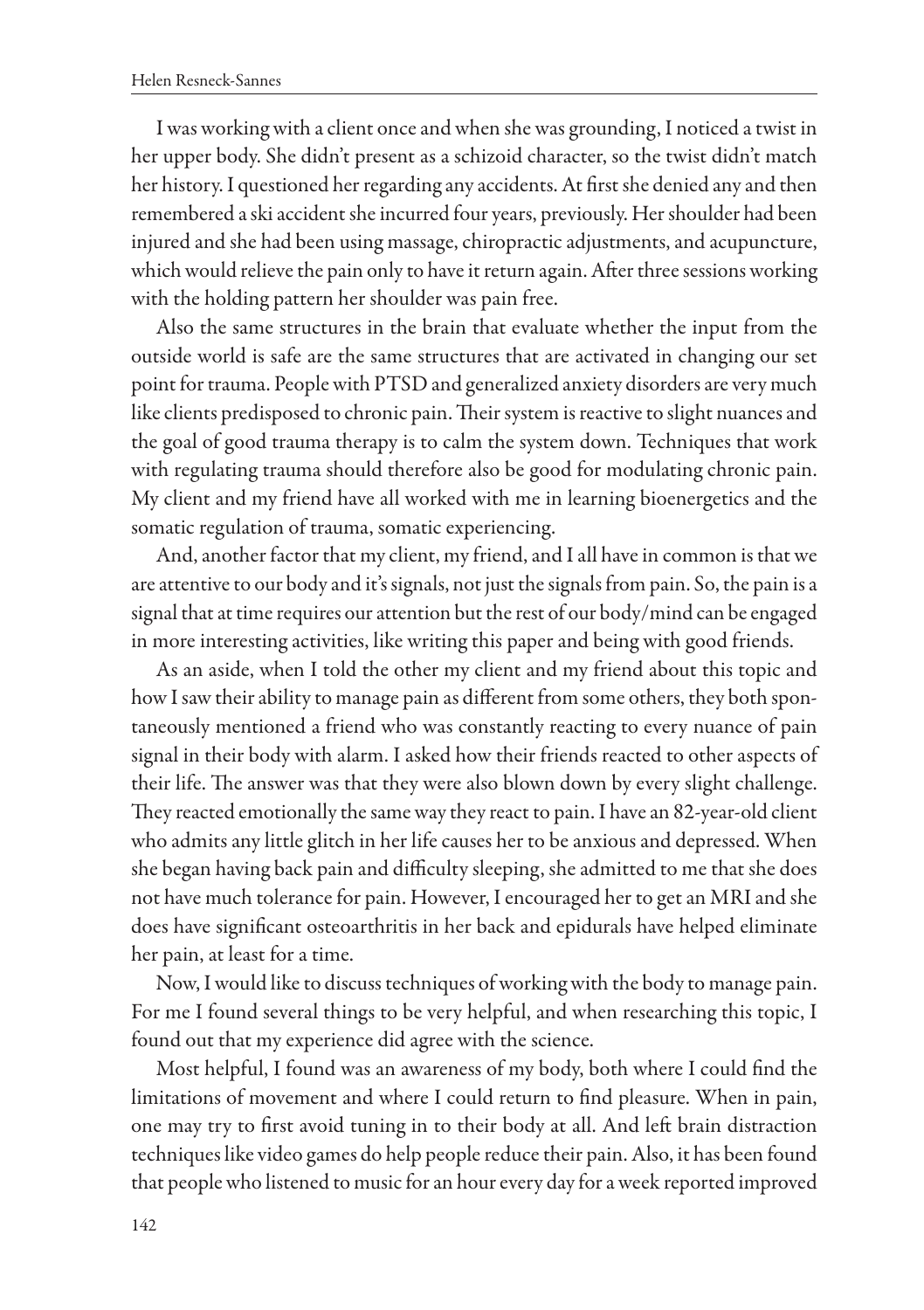physical and psychological symptoms compared to a control group. (Knox, Beveridge, Mitchell, and MacDonald, 2011) The participants, who had an average age of 50 were recruited from pain and chiropractic clinics and had been suffering from a range of painful conditions, including osteoarthritis, disc problems and rheumatoid arthritis for an average of six and a half years. Their ratings on pain scales were rarely under six and their worst pain exceeded nine out of ten. The music groups reported that their pain had fallen by between 12 and 21 per cent, when measured by two different pain measurement scales. The control group reported that pain increased by between one and two per cent.

- ➣ People in the music groups reported 19 to 25 per cent less depression than the control group.
- ➣ The music groups reported feeling nine to 18 per cent less disabled than those who hadn't listened to music and said they had between five and eight per cent more power over their pain than the control group.

"Our results show that listening to music had a statistically significant effect on the two experimental groups, reducing pain, depression and disability and increasing feelings of power." (Knox et al., 2011)

Siedecki and Good (2006) state that because the experience of pain is partially subjective, altering a person's perception of their pain can change their experience of that pain. Music may disrupt the brain's "pain – stress – pain" feedback loop and in doing so alter an individual's sensitivity to pain. How might this work? We know that music effects evolutionarily old subcortical areas of the brain, thereby influencing many different psychological and physiological states. Music modulates the brain's limbic system, triggering numerous accompanying neurochemical effects. The result of these changes in the brain may be to help distract listeners from negative feelings and modify the influence of past memories associated with pain. As a further result, music may promote relaxation by inhibiting the release of stress hormones and weakening arousal of the pituitary-adrenal stress axis. The brain's opioid system may also play a role. (Renn and Dorsey, 2005). Music that listeners find emotionally engaging seems to affect the brain's opioid system, and opioids control both physical pain and the pain of social loss. (Bicknell, Bernatzk, Presch, Anderson, & Panksepp, 2011)

Recently, I attended an event where numerous dancers spoke about their experiences of teaching dance in Santa Cruz over the years. As they spoke, I remember that when in emotional distress, I would say: "When the going gets rough, I take a dance class." So, it comes as no surprise that I would find a way to heal myself through music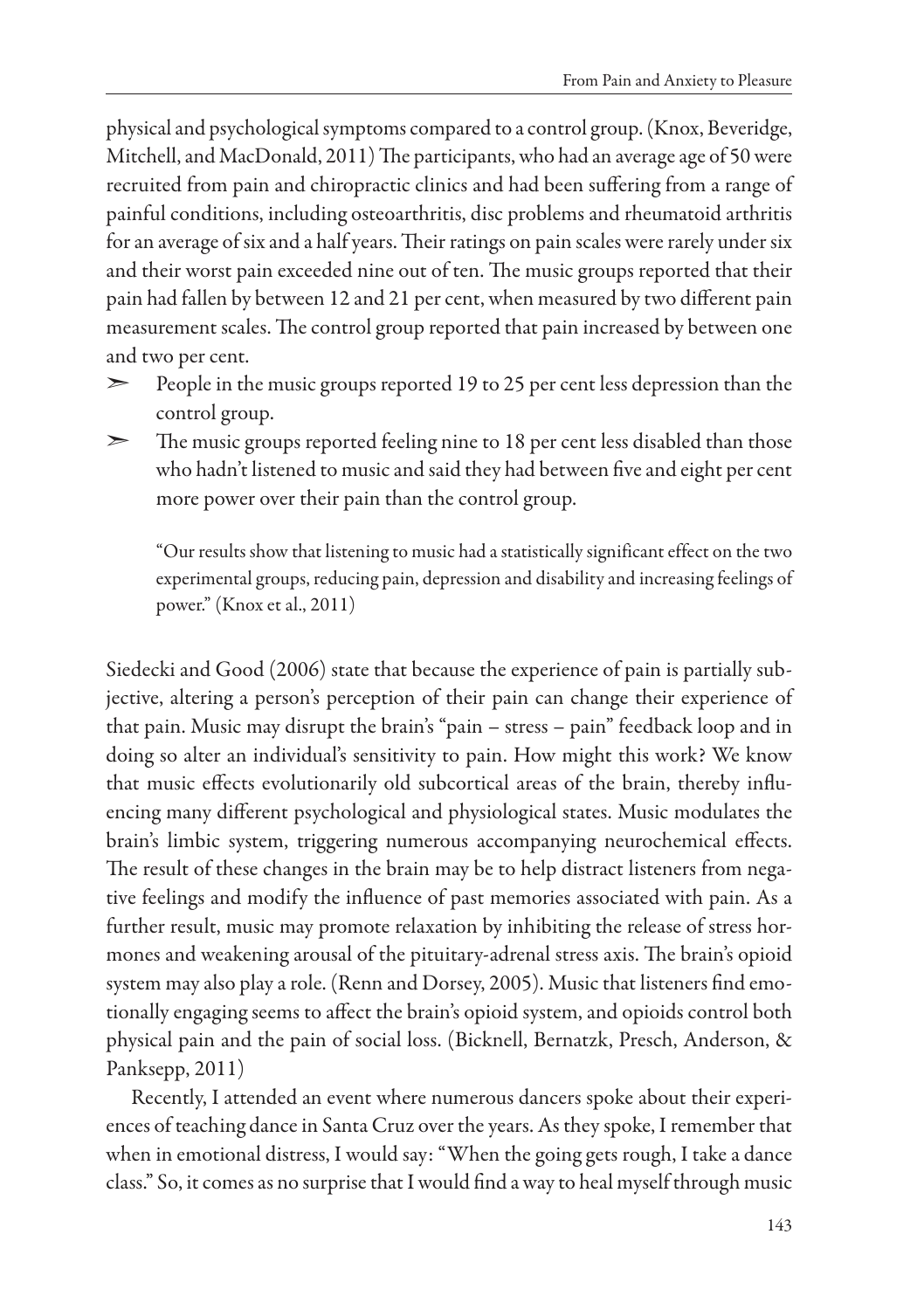and movement. After the first surgery, my ability to move without pain was limited, so I couldn't enroll in a class and follow someone else's steps. Dance classes are great, because like video games, they occupy the part of the mind that also processes pain. But I am talking about something more, about finding the place in the body that isn't in pain and being with it. After that first surgery that made even walking difficult, I would lie down in the grounded position, flat on my back and knees bent, watching the pain dissipate. As I found myself sinking into a state of relaxation, I then could find ways to move, to slowly rise up from the floor, to putting one leg slowly forward to the point of the limitation of where the pain would begin again.

I began playing music … different kinds of music. There was music that would take me into deep emotional experiences of the heart and then there was music that came into my pelvis, and beckoned me to the joy of movement through dance. From dancing, where all movement extends from a stable core, I could begin to extend my leg to a walking position. Walking was limited and painful, but I could dance. When I speak of dance, I'm not talking about learning a series of pre-ordained steps. I'm talking about finding the dance from what emerges in you as the right movement. When injured and in pain, it is very important that the movement arises from one's internal sense of how to extend and engage. Without my training from bioenergetics, I would not have known that pleasure in the body comes from doing little but breathing and gently exploring movement. Many of us live to dance, but I learned that it is possible to also dance to live.

#### **Exercise**

Lie down on the floor on your back, legs bent, feet flat on the floor. You may find yourself listening to the music or not. You may go to sleep. That is fine. If an emotion arises, let yourself have as complete an experience of it as you are comfortable with. Holding back feeling creates tension. The goal is to let go of muscle tightness. Also, when you are deep in feeling, the parts of the brain that manage pain are processing other material and you can find relief from your pain. That said, let your body become heavy and sink into the floor. Inhale and then let go of a long slow exhale. Now, let a sound come with exhale, like a soft sigh, but don't push the out breath. Again, with each inhale and exhale cycle, let your body sink more deeply into the floor. Let all your thoughts of what happened before this minute and what will follow slowly recede.

Briefly perform a body scan, but with a curious compassionate mind. Be interested in what you find, but without judgment. We all have areas of tension and relaxation,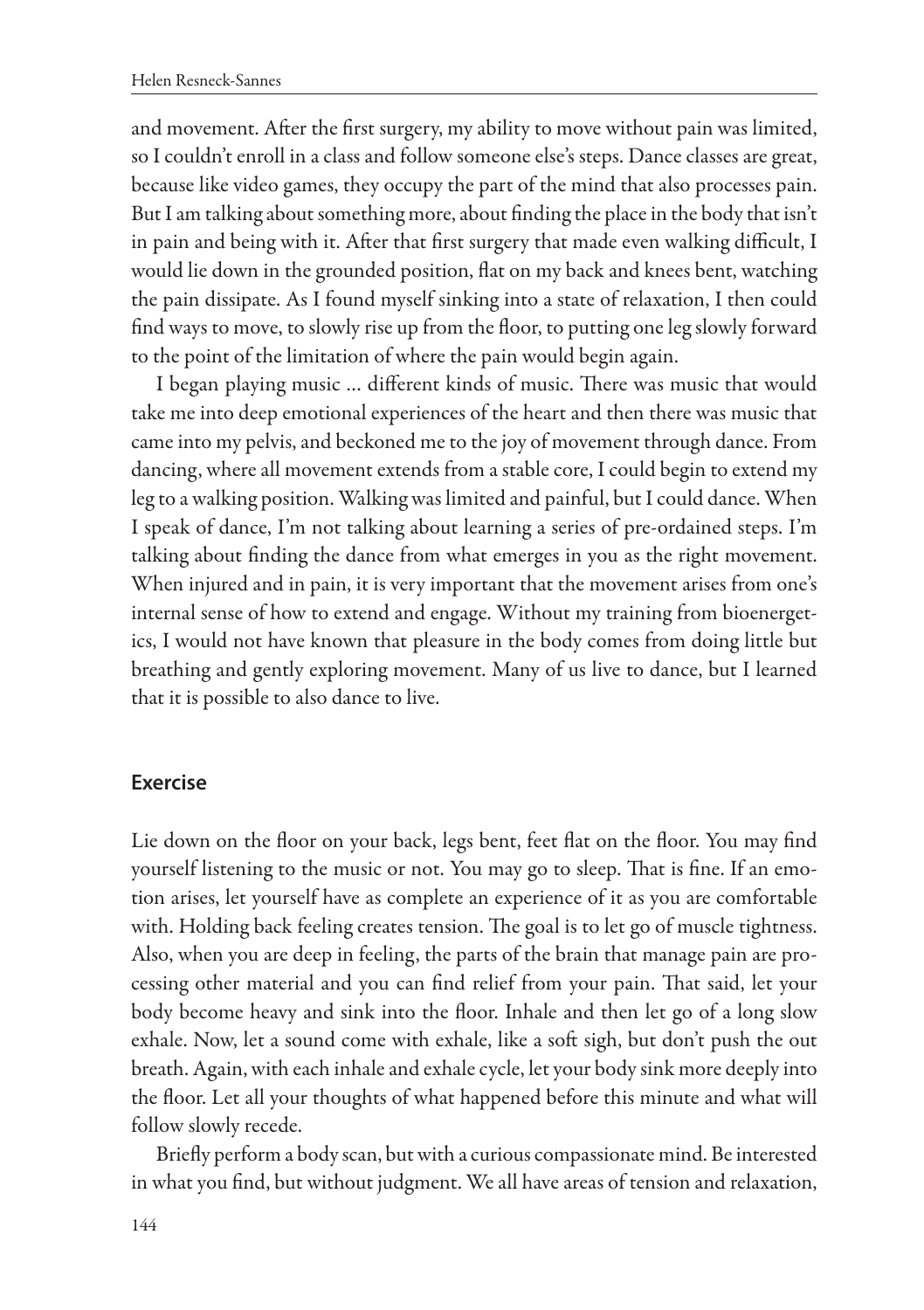so just notice yours. You are where you are and that is all you can be right now. Notice the areas of tightness and tension and direct your focus to only one area. Then slowly redirect your attention to your breath and with each out breath gently press your feet into the floor. (Do this several times.)

Next perform a body scan noticing places that feel the most relaxed and the most comfortable. Let the music get your attention, and as you exhale let go of judgment worry or the need to know.

With each outbreath feel yourself sinking into the floor. Direct your attention again to one area, which is the most relaxed or the least tense and allow your full attention to be there.

Now go back to the area of tension. If it is still there find a sensation word: hot, cold, sharp. Find an image: like a tight fist, a knot.

Go back to the area of relaxation and find a sensation word to describe it, i. e. " $\operatorname{soft}$ ", "warm" ...

Next, if you can find an image for the relaxed part, i. e. "butter", "water", "bubble", whatever.

Direct your attention again to the tense or painful area. Allow it to slowly move to the music, but just a tiny bit, just to the edge of tension or pain. Repeat the process with slow movements just to the edge. Keep extending your movement. Other parts of the body may want to become involved, your lower back, your arms, your feet your legs, your head. Move the part that calls to you but just a little bit, only to the edge of the tension or pain and then back off. For some of you, the music may be a distraction or irritating. What is most important is to: Find the part of you that is called to move and listening to the body and not pushing beyond pain and discomfort. Each time, you should find that your capacity to move will be slightly increased. If you find yourself in a state of pain or contraction, go back to the resting position and find a place that is more comfortable in you body.

#### **References**

Apkarian, A. (2013) Northwestern University (2012, July 1). Why chronic pain is all in your head: Early brain changes predict which patients develop chronic pain. *ScienceDaily*. 2013

Apkarian AV. Pain and Brain changes. In: Prithvi R. 2007. *Practical Management of Pain*. St. Louis: Mosby Baliki, M., Geha, P., Apkarian, A., and Chialvo, D. (2008) "Beyond Feeling: Chronic pain hurts the brain, disrupting the default-mode network dynamics." *Journal of Neuroscience* 28(6) 1398–1403.

Bicknell, J. Bernatzky, G., Presch, M., Anderson, M., & Panksepp, J., (2011) "Emotional foundations of music as a non-pharmacological pain management tool in modern medicine" *Neuroscience and Biobehavioral Reviews,* 35, 1989–1999.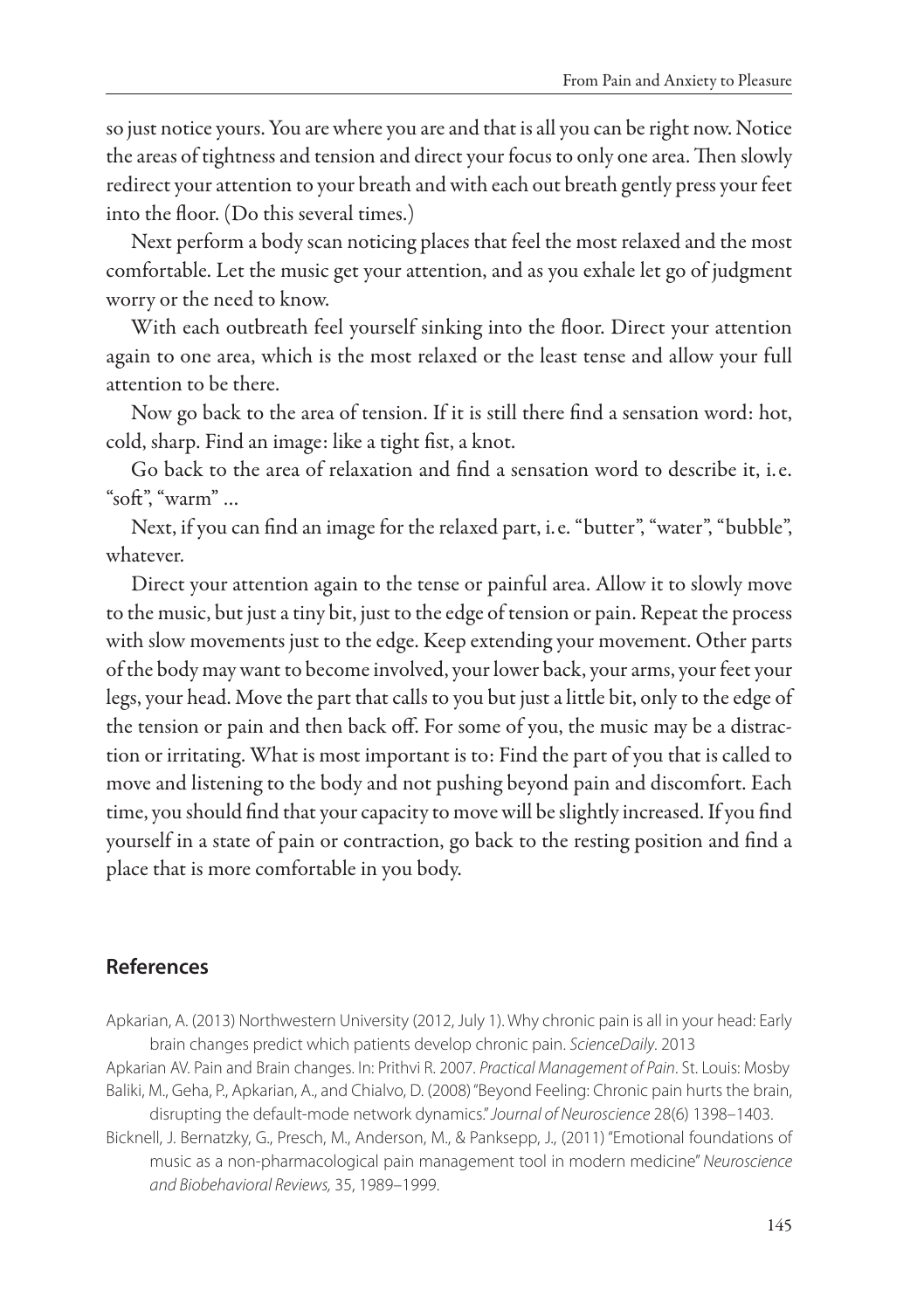- Bushnell MC, Apkarian AV. "Representation of pain in the brain", In: McMahon, Kotzenburg, editors. 2006. 5th edition of Wall and Melzack's *Textbook of Pain*. London: Elsevier 107–124.
- Charmaz K. (1983) "Loss of self: a fundamental form of suffering in the chronically ill". *Sociological Health Illness* 1983; 5: 168–95
- Deardorff, W. (2006) "Chronic Pain and Insomnia: Breaking the Cycle". Spine-Health, http: http:// www.spine-health.com/wellness/sleep/chronic-pain-and-insomnia-breaking-cycle
- Eccleston, C. (1995) "Chronic pain and distraction: An experimental investigation into the role of sustained and shifting attention in the processing of chronic persistent pain". *Emergency Medical Clinic North America* (23), 339–348.
- Hashmi JA, Baria AT, Baliki MN, Huang L, Schnitzer TJ, Apkarian AV. (2012) "Brain networks predicting placebo analgesia in a clinical trial for chronic back pain", *Pain*. 153(12), 2393–2402.
- Hoffman HG, Patterson DR, Carrougher GJ.(2000) "Use of virtual reality for adjunctive treatment of adult burn pain during physical therapy: a controlled study". *Clinical Journal of Pain*, 16(3):244–250.
- Institute of Medicine Report from the Committee on Advancing Pain Research, Care, and Education: *Relieving Pain in America, A Blueprint for Transforming Prevention, Care, Education and Research*. The National Academies Press, 2011
- Knox, D., Beveridge, S., Mitchell, L., MacDonald, R., (2011). "Acoustic analysis and mood classification of pain-relieving music", *Journal of the Acoustical Society of America* 130 (3), 1673–1682
- Lavigne G, Sessle BJ, Choiniere M, Sja PJ (eds.). (2007) *Sleep and Pain*, first edition. IASP Press, Seattle, 2007, p. 5–6.
- Meredith, P., Ownsworth, T. and Strong, J. (2007) "A review of the evidence linking adult attachment theory and chronic pain: Presenting a conceptual model", *Clinical Psychology Review*, Volume: 28. Issue: 3 164–170.
- McCracken, L. (1997) "Attention to pain in persons with chronic pain: A behavioral approach" *Behavior Therapy*, Volume 28, Issue 2, 1997, 271–284
- Renn, C.L., Dorsey, S.G. (2005) "The physiology and processing of pain: a review", *AACN Clinical Issues* 16 (3), 277–290.
- Robinson JP, Apkarian AV. "Low back pain". In: Mayer E A, Bushnell M C, eds. 2009. *Functional Pain Syndromes: Presentation and Pathophysiology*, Seattle: IASP Press 23–53.
- Scaer, R. (2001) *The Body Bears The Burden: Trauma Dissociation and disease*. New York: The Hayworth Medical Press. The Body Bears the
- Scarry E. (1985) *The Body in Pain*. Oxford: Oxford University Press.
- Sandra L Siedlecki, S. and Good, M. (2006) "Effect of music on power, pain, depression and disability", *Journal of Advanced Nursing*. Volume 54.5, pages 553 to 562.
- Villemure, C. and Bushnell, M. (2002) "Cognitive modulation of pain: How do attention and emotion influence pain processing?" *Pain*, Vol. 95(3), 195–199.

# **About the Author**

Helen Resneck-Sannes, Ph. D. is a psychologist in private practice, and has lectured and taught in universities and colleges. She is a well-published author and is most known for her ability to integrate diverse concepts into the theory and practice of bioenergetics. She is a member of the international faculty, and has been a keynote